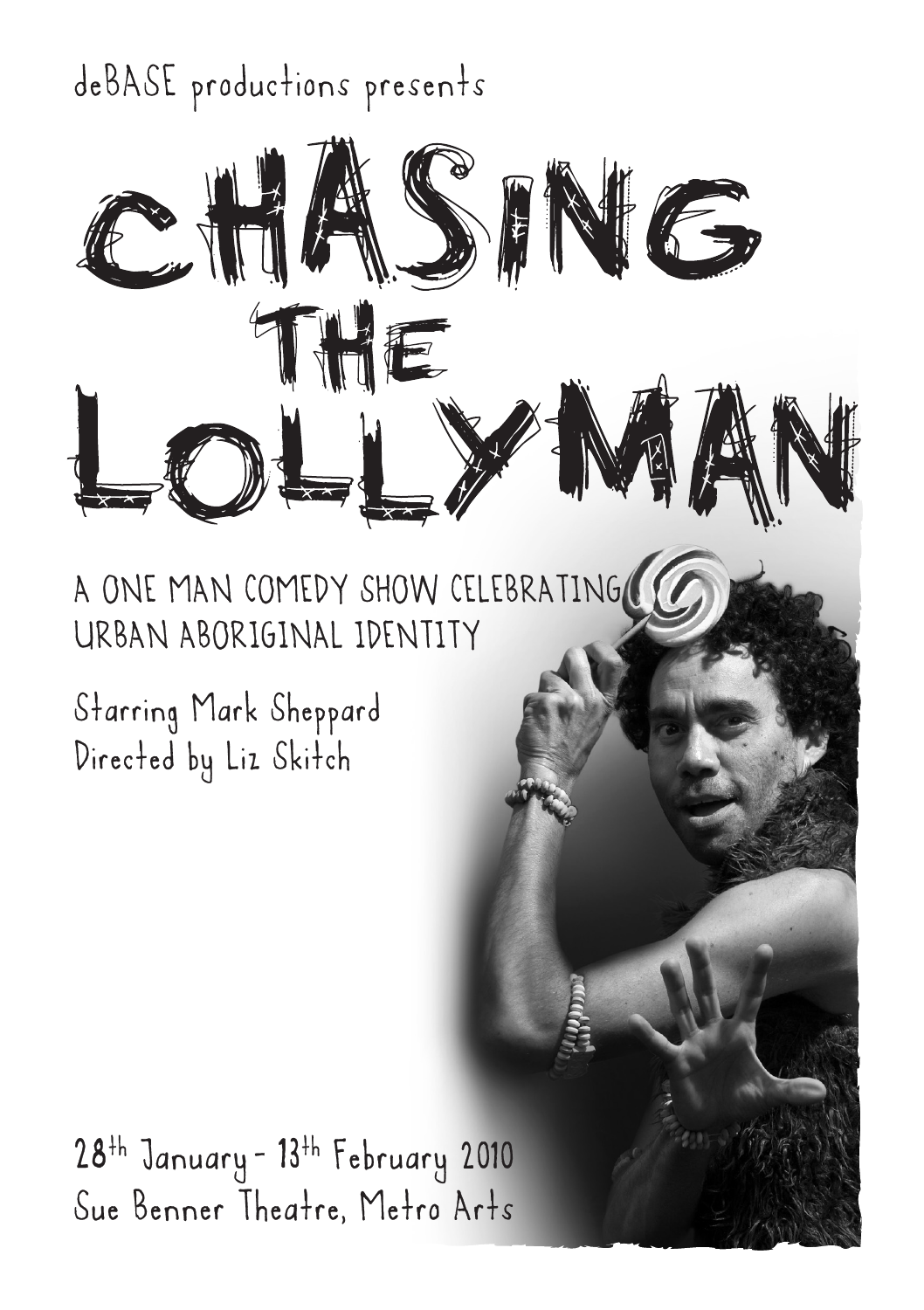## CHASING THE LOLLYMA

#### **Production Team**

| Performer/Writer    | <b>Mark Sheppard</b>           |
|---------------------|--------------------------------|
| Director/Co-devisor | Liz Skitch                     |
| Designer            | Josh McIntosh                  |
| Lighting Designer   | Jason Glenwright               |
| Sound Designer      | lan O'Brien                    |
| Dramaturge          | Nadine McDonald                |
| Visual Design       | <b>Bianca Beetson</b>          |
| Musician            | Kimba Fatiaki                  |
| Voiceovers          | Dianna Cassidy<br>Robert Kronk |

| <b>Choreographer</b>                        | <b>Marilyn Miller</b>           |
|---------------------------------------------|---------------------------------|
| Stage Manager                               | Anika Vilee                     |
| <b>ASM/Design Assistant</b> Yvette Turnbull |                                 |
| <b>Production Manager</b>                   | Robert Kronk                    |
| Photography                                 | Lukas Davidson                  |
| Graphic Design                              | Lead Based Ink                  |
| Publicist                                   | Olivia Guglielmino,<br>Modcomms |



#### **About deBASE**

Established in 1998, deBASE productions creates unique comic performances displaying artistic excellence. Based in the Metro Arts Building, deBASE develops comic work using many comic forms – from sketch comedy and clown to comic drama and satire. The deBASE principal artistic team is Bridget Boyle, Robert Kronk and Liz Skitch. For more information about the company, go to www.debaseproductions.com

#### **kuril dhagun**

The first of its kind in any Australian State Library, *kuril dhagun*, located on level one of the State Library of Queensland, provides a nucleus for Queensland's unique Aboriginal and Torres Strait Islander cultures. It is also the flagship for the network of Indigenous Knowledge Centres located throughout Queensland. *kuril dhagun* draws its meaning from *kuril*, referring to the native marsupial that is found on the State Library site, near Kurilpa Point on the Brisbane River, and *dhagun*, meaning earth/place/country, with a literal translation of the name being 'kurils place'. The State Library of Queensland is honoured to support the ongoing writings of Indigenous Queensland writers through *kuril dhagun* and its public program.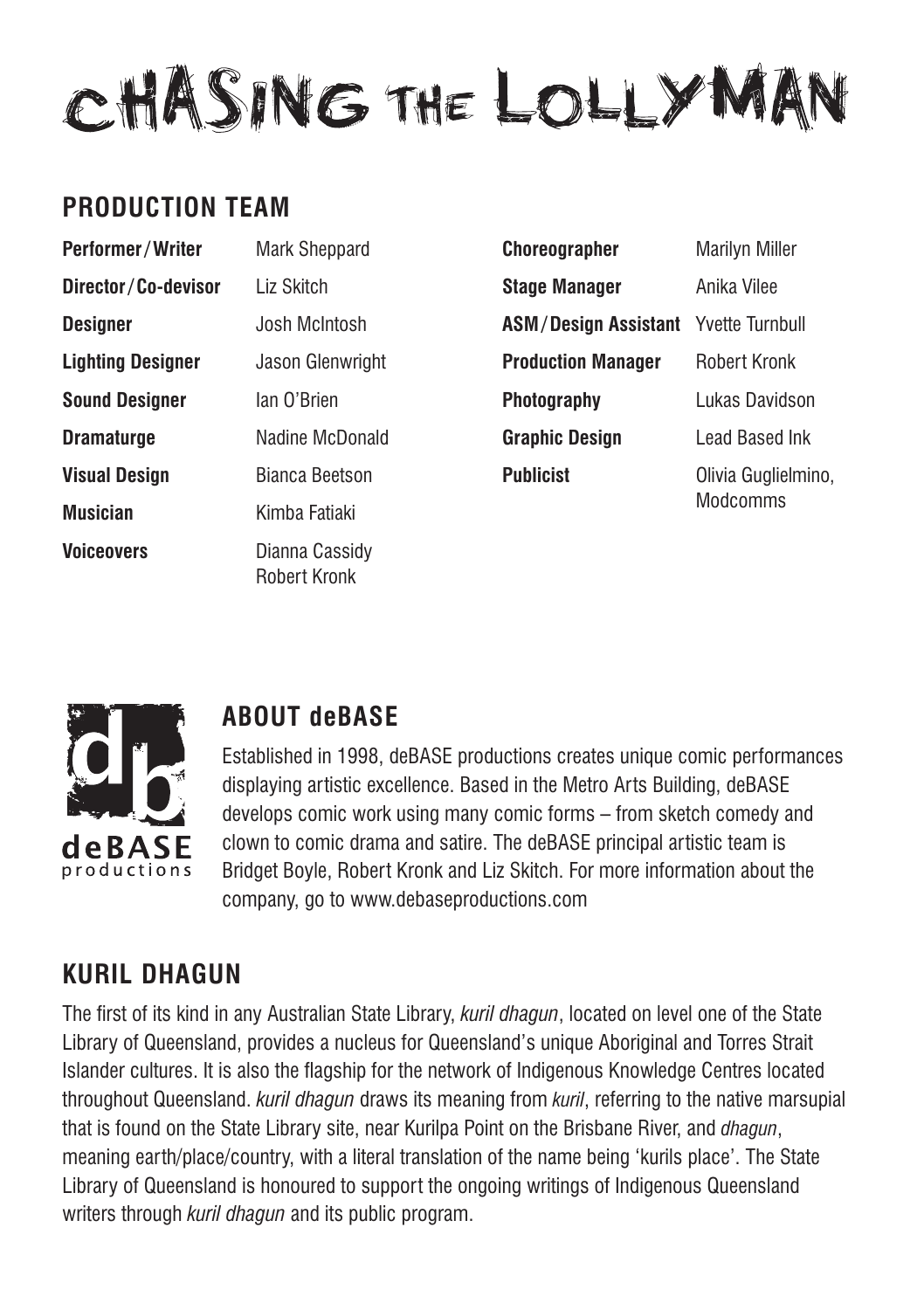#### **Director's Notes**

I first got to work with Mark on a Kite theatre show in 2002. We toured the state (Mark, Tim Mullooly, Peter Stewart and I) and many adventures were shared. A couple of years later, when deBASE was thinking about making, *The Clown from Snowy River*, I knew that Mark was the Murri clown for the job. He had never clowned on stage before but had done plenty of clowning off stage. His clown, Daz was loved by all and the show is still touring the country.

Mark and I now live in a big old share house in West End. Sometimes our household (Mark, Fiona McGary and I) sit on the back verandah and share stories into the night. It was late one of these nights that Mark told us the *Chasing the Lollyman* story and I said "Hey, that'd be a great name for your one man show!" less than a year later – here it is.

Mark brought lots of ideas to the creative development, a combination of stories, opinions and feelings about his identity as an urban Aboriginal man. Mark has always been pretty quiet on these topics so I knew it was a big thing for him to open up and share in this way. Nadine McDonald came on board as our dramaturge and the three of us escaped the November heat in the air conditioning of *kuril dhagun* for an intense five-week creative development.

Many drafts, bags of lollies and showings later, we have a show.

*Chasing the Lollyman* really belongs to a wide community of people and thanks must go to all who have contributed ideas, energy and support to the making of the show.

Mark wants you, the audience, to feel part of this community too. *Chasing the Lollyman* has been a coming together of Indigenous and Non-Indigenous artists; it is a celebration, it is designed to provoke thought and conversation through the most powerful and healing form of communication – comedy.

*Liz Skitch, Director/Co-Devisor*



#### **Mark Sheppard** *Performer*

Mark was born and raised in Mareeba, far north Queensland, and is a part of the Muluridgi and Mbarbarum tribes.

After moving to Perth in 1996 to attain a Certificate in Aboriginal Music Theatre at the Aboriginal Centre for Performing Arts (ACPA), under the direction of Michael Leslie, he successfully auditioned for and completed a Bachelor of Arts, Theatre, at the Western Australian Academy of Performing Arts (WAAPA).

Mark has performed with companies such as Perth's Yirra Yaakin Noongar Theatre Company and Black Swan Theatre Company and Brisbane's Kooemba Jdarra. He has facilitated workshops in theatre and dance with Contact Inc., Inala Wongarra Committee, Vulcana Women's Circus and Drama Qld, and has been an artist in residence with the Queensland Theatre Company (QTC).

Mark has enjoyed an ongoing working relationship with deBASE productions through their show, *The Clown from Snowy River*, which has toured throughout Queensland and performed at both Woodford and Dreaming Festivals.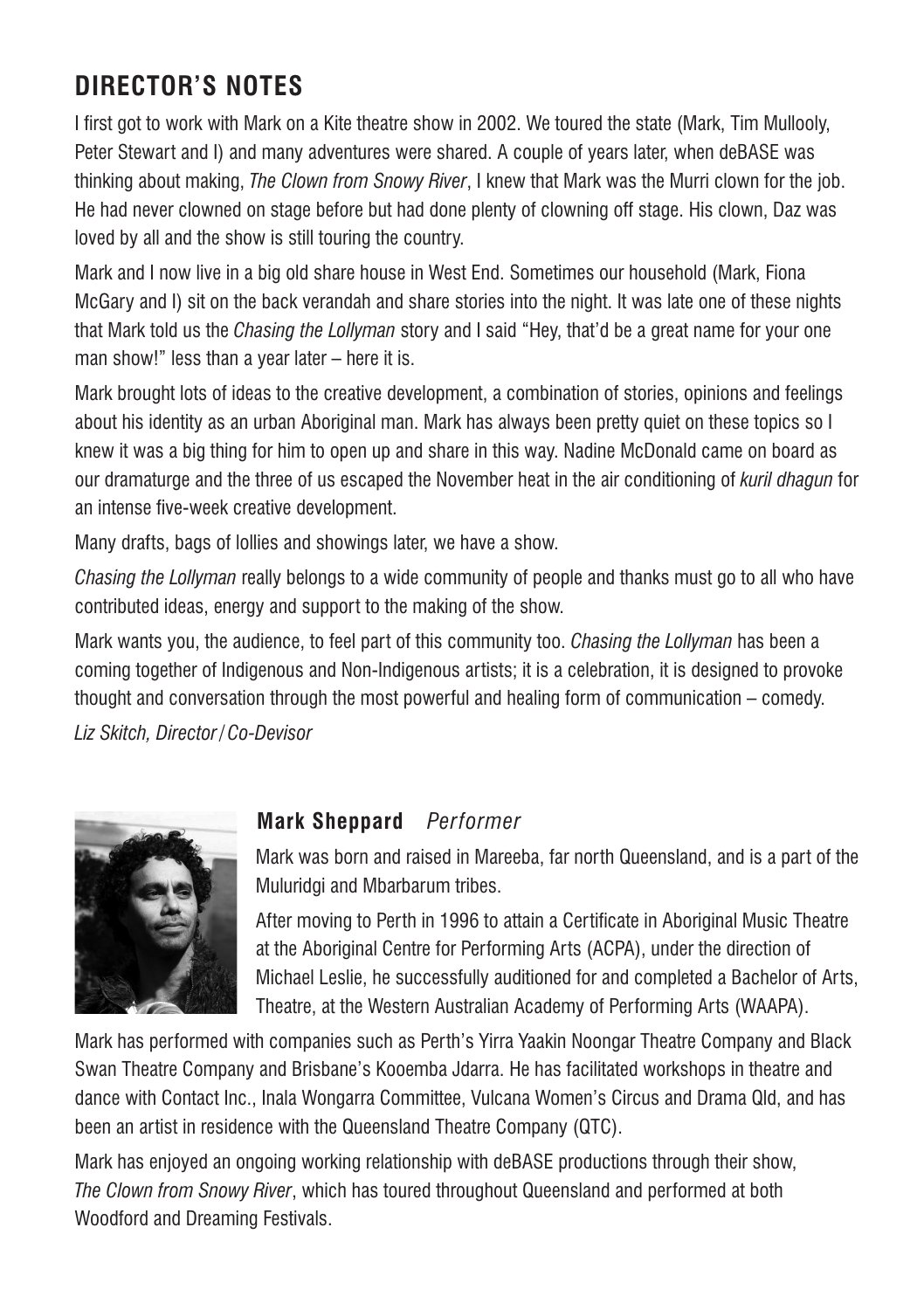

#### **Liz Skitch** *Director*

Liz works as an actor/writer/director and comedian. She studied drama at Queensland University of Technology and following this, trained at the School of Philippe Gaulier in London. In 1998, she co-founded deBASE productions with Bridget Boyle and Robert Kronk.

New works created with deBASE include: *Popping Lead Balloons* (QAC 2009), *Waiting for Merlot* (BF08 Under the Radar 2008), *The Clown from Snowy* 

*River* (QAC/RAV 2006–10), *The Loud Room* (Melbourne International Comedy Festival 2003), *Frocking Fantastic* (Brisbane Powerhouse 2003, Melbourne Fringe Festival 2004) and *Titanic, the Clown Show* (Adelaide Fringe Festival 1999).

Liz has created many new works with Bridget Boyle and together they have started making children's theatre shows. Productions include *Lily Can't Sleep* (Out of the Box Festival 2006, Act 3 International Singapore and Kuala Lumpur 2007, Victorian Arts Centre 2007 and QAC 2007) and in 2010 they will create another new work for children with Queensland Theatre Company (QTC), *Hurry up and Wait* (a co-production with deBASE). In 2009, Liz was awarded a Churchill Fellowship and travelled to Japan where she carried research into Japanese children's theatre.

Liz's other performance credits include *The Alchemist* (QTC/ Bell Shakespeare 2009), *Show* (QTC/ QAC 2004), *Backseat Drivers* (QTC/Out of the Box), and *Ipswich Girl* (Dogs in the Roof 2003). Liz also performs as a standup comedian and in 2010 will premier her new show *Skitch Tease* at the Adelaide Fringe Festival. Liz is a proud member of the Media Entertainment Arts Alliance.



#### **Josh McIntosh** *Designer*

Josh is a QUT graduate and has worked with some of Queensland's best known theatre companies and organisations. His design credits include *Joseph and his Amazing Technicolor Dreamcoat*, *Peter Pan*, *Jane Eyre*, *Hot Shoe Shuffle*, *Cats*, *Alice*, *Children of Eden*, *I Want to be in a Jane Austen Novel*, *Into the Woods*, *Beauty and the Beast*, *The Wiz*, *Little Shop of Horrors*, *Twelfth Night* and *The Lion the Witch and the Wardrobe* (Harvest Rain Theatre); *The Wishing Well*,

*The Danger Age*, *The Year Nick McGowan Came to Stay* (La Boite); *The Seagull*, *Camino Real*, *Road*, *Our Town*, *The Three Sisters*, *Blackrock*, *Once in a Lifetime*, *The Crucible* (QUT Creative Industries); *The Road We're On* (Qld Music Festival); *The Passion* (Aspire Theatre Arts); *The Rabbit Hole* (Queensland Theatre Company); *The Last Five Years* (Oscar Theatre Company); and *The Return* (Springboard Theatre).

#### **Ian O'Brien** *Sound Designer*

Ian is a performing musician, recording engineer and sound designer with over twenty years experience producing sound designs for theatre, commercial recordings across various genres and live sound. He is currently Principal 3rd horn with The Queensland Symphony Orchestra and the horn tutor at the University of Queensland. Ian holds a Masters of Philosophy in Music and a Diploma in Audio Engineering. He has worked for debase previously producing sound designs and recordings for *The Clown from Snowy River*, *The Loud Show* and *Waiting for Merlot*.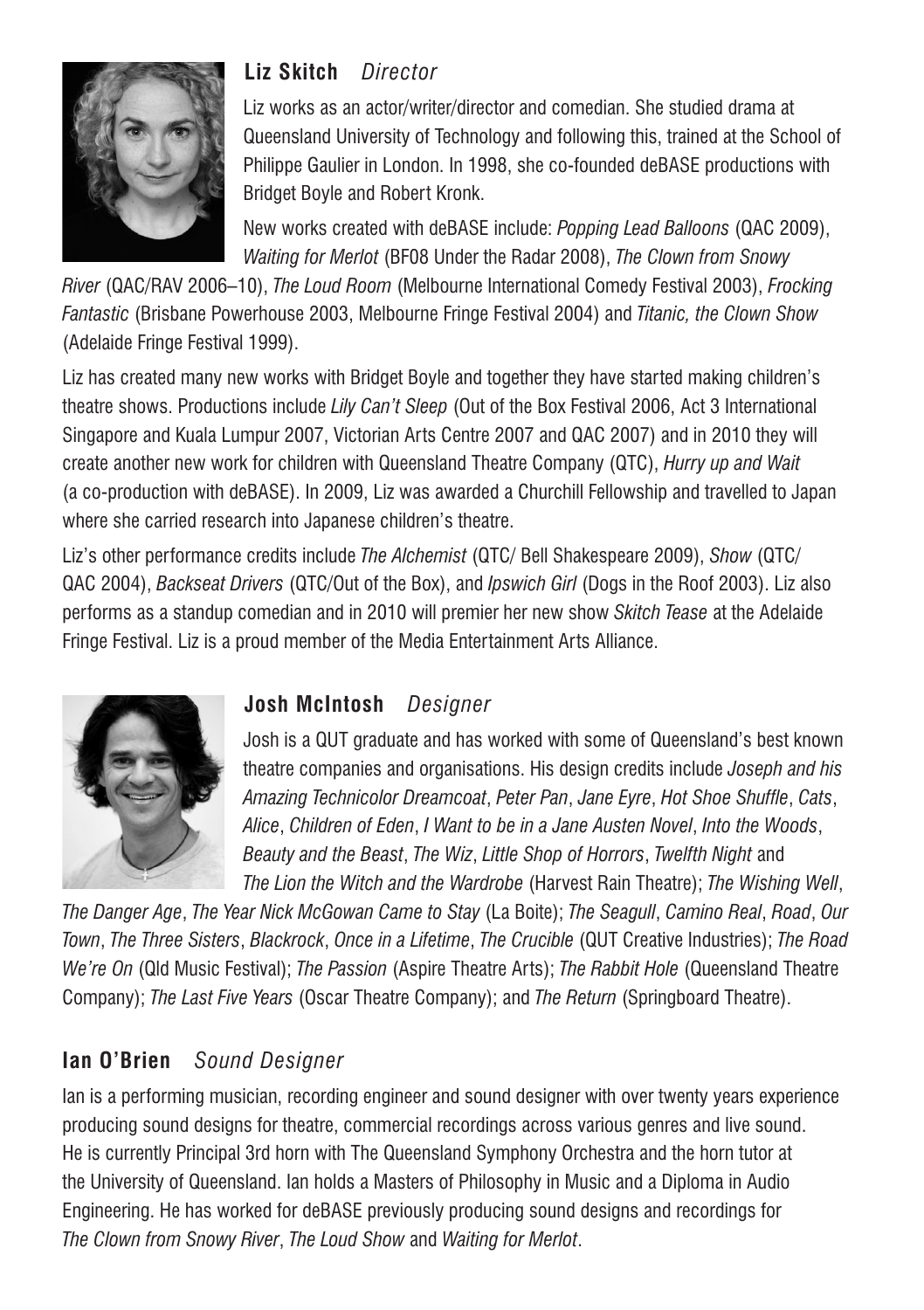

#### **Jason Glenwright** *Lighting Designer*

Since graduating from QUT after a three-year Bachelor of Fine Arts degree in Technical Production, Jason has practiced as a freelance lighting designer, mentor and advisor. In 2010 Jason is one of Queensland Theatre Company's Emerging Artists.

Jason's most recent theatre highlights as a Lighting Designer include *The Kursk*  (La Boite/Matrix Theatre), *The Tempest* (Zen Zen Zo), *The Shining Path* and *Cake*

(JUTE), *Cinderella*, *Joseph and his Amazing Technicolour Dreamcoat*, *Peter Pan*, *A Midsummer Night's Dream* and *The Sound of Music* (Harvest Rain/QPAC), *Lazarus Won't Get Out of Bed* (AS Theatre), *The Truth About Kookaburras* (Metro Arts/Pentimento), *The Passion* (aSpire Theatre Arts), *Dead Cats Don't Bounce* (Hot Tin Roof/QPAC), *The Pillowman* and *My Night with Harold* (23rd/Metro Arts), *The 25th Annual Putnam County Spelling Bee* (Oscar Theatre) and *Brontë* (Three Sisters/Metro Arts).

In 2009, Jason undertook the role of Assistant Lighting Designer on QTC's production of *The School of Arts*. Jason has also designed productions for companies including; QPAC, deBASE, CIRCA, Dianne Gough, Creative Regions, …And Moor, MadCat, Queensland Shakespeare Ensemble, Backbone Youth Arts, Metro Independents and QUT. Jason was a 2009 Matilda Award finalist for his lighting design of Harvest Rain's *A Midsummer Night's Dream*.



#### **Nadine McDonald-Dowd** *Dramaturge*

Nadine is currently the Program Coordinator for *kuril dhagun* at the State Library of Queensland. In her past life, she was the Artistic Director of Queensland's only Indigenous Theatre Company, Kooemba Jdarra, where she learnt to crave the written word and working with new and emerging Indigenous writers. With the kind hand of mentor Peter Matheson, she also tried her hand at the fine art of dramaturgy and has now been given the wonderful opportunity

to work with Mark and Liz on *Chasing the Lollyman*. From the words of Uncle Jack Davis, "We are merely laying down the foundations for the next generation to come through and create their own pathways. Without this, we have nothing." *Chasing the Lollyman* is another pathway for our people to keep their stories alive!



#### **Kimba Fatiaki – Musician**

Kimba is a South Sea Islander raised in Bundaberg, Queensland. He has been involved in the performing arts scene in Brisbane for the last 25 years. He was bass player for *Afro Dizzi Act* and has toured Australia extensively including supporting *Resin Dogs* and *Reference Point*.

He is a founder and composer for the Tongue and Groove Composers Collective, has composed for Laura Kahle and ACPA and has performed in the Brisbane Biennial.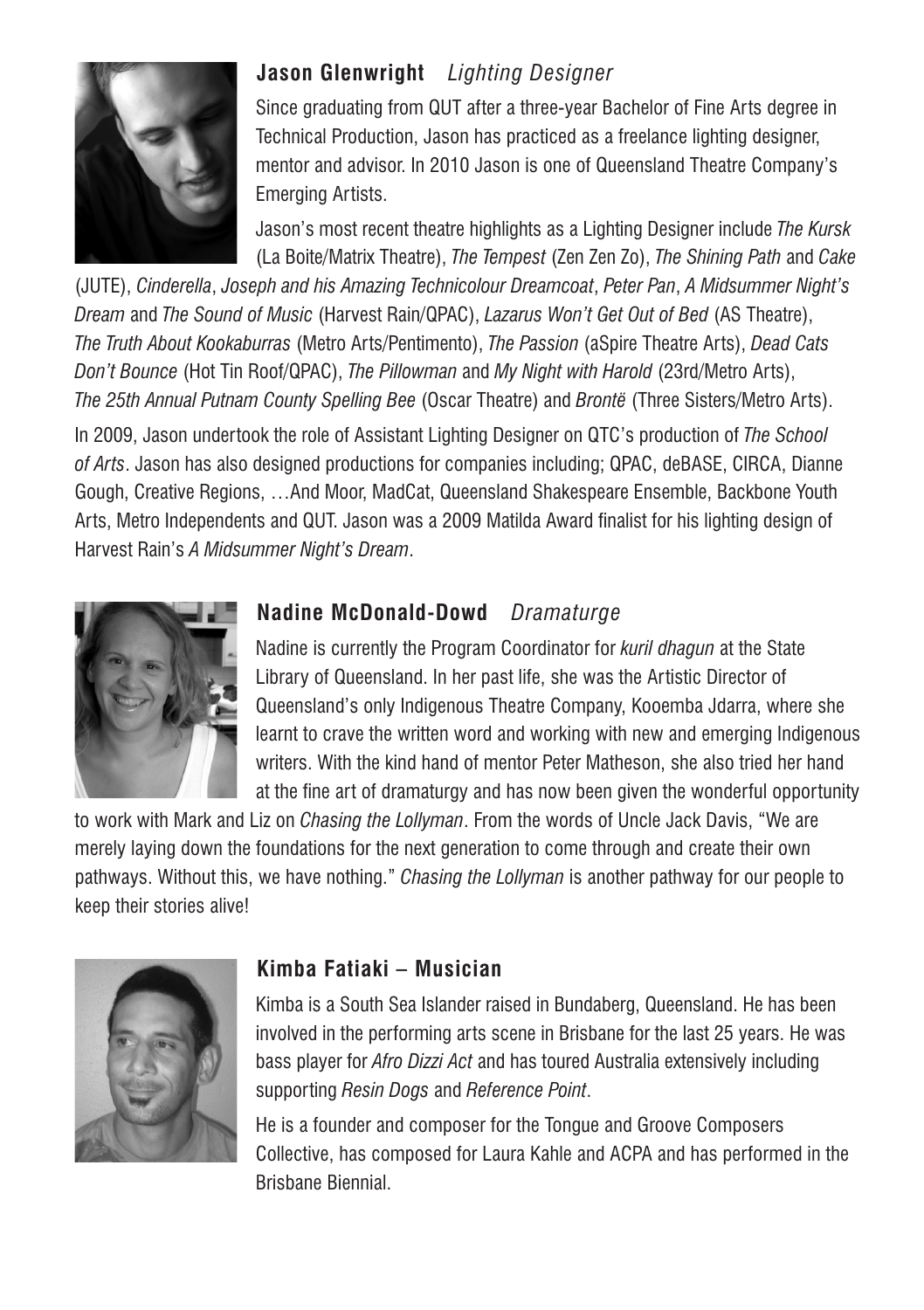#### **Bianca Beetson** *Visual Design*

Bianca Beetson is a Kabi Kabi (Sunshine Coast) woman, born in Roma, western Queensland. Bianca studied a Bachelor of Arts, Visual Art at the Queensland University of Technology from 1993–95 and completed her Honors degree at the same university in 1998.

Bianca's work is always pink, with the occasional variation of hue or medium. She uses of humor and satire to critique issues of importance to her, drawing inspiration from real life experiences and conversations. Bianca's work is concerned with her individual identity as an Indigenous Australian, as well as the identity of Australia as a nation in terms of its history and its concept of itself.

In 1997 Bianca was selected for the Primavera exhibition at the MCA in Sydney. She had work in *Black Humor* and *Saltwater, Freshwater, Borewater* and *transvisual* national touring exhibitions. In April 1997 Bianca won her first art award; The Anglican Church Grammar School Old Boys Association Encouragement Award for artists under 25. As a member of the Campfire Group – Aboriginal artist's co-operation, she has had the opportunity to be involved in many projects based on cultural collaboration, including *All Stock Must Go* which was a part of the second Asia Pacific Triennial at the Queensland Art Gallery in 1996–97. Bianca has had a number of solo exhibitions in regional Queensland and Brisbane, and her work has been included in numerous group exhibitions in Australia and overseas. She currently has a solo exhibition touring around Queensland titled *The other Arty Beetson*. Bianca's work has also been included in festivals such as the Livid Festival, Stage X, and Dar. Recently Bianca received an Arts Queensland grant to produce and exhibit a body of work in the 2002 Adelaide Fringe Festival and she has been commissioned by Leah Purcell & Queensland Performing Arts Complex (QPAC) to create an art work for the *Black Chic's Talking* project. Bianca has work in public and private collections around Australian and overseas including Art Bank, QPAC and Queensland Art Gallery. She is a member of the prestigious ProppaNOW artist collective.



**Yvette Turnbull** *Assistant Stage Manager & Design Assistant* Yvette is excited to be back at Metro Arts in 2010 and off to a fresh start, pursuing her design aspirations in her first time with deBASE.

Some of Yvette's credits include: Productions with Vena Cava (QUT) in 2008–09, designing for *Like Dead* and DA on *No Exit*; as well as taking on the role of their graphic designer for 2009. Stage manager *Where the Wild Things Are* (Queensland Shakespeare Ensemble – Queensland Multicultural Festival

2009). Stage manager, *Transverse Fracture of the First Metacarpal* (Metro Arts Independents program). Assistant stage manager (Woodford Folk Festival 2009–10, *Genesis* as part of BF09). As well as crewing and performing in a variety of shows in Under the Radar, BF09.

Yvette spent the first part of 2009 with Cirque du Soleil in Brisbane and Perth as an usher on *Dralion*. She was also a keen volunteer working on BF08, BF09, Out of the Box Festival, State Library of Queensland, Riverfestival 2008, Exist in 08, Imaginary Theatre's *Tashi* and a regular with Laboite Theatre Company. 2010 sees new things on the horizon for Yvette, jumping forward with a positive attitude and a bit of cheese on the side.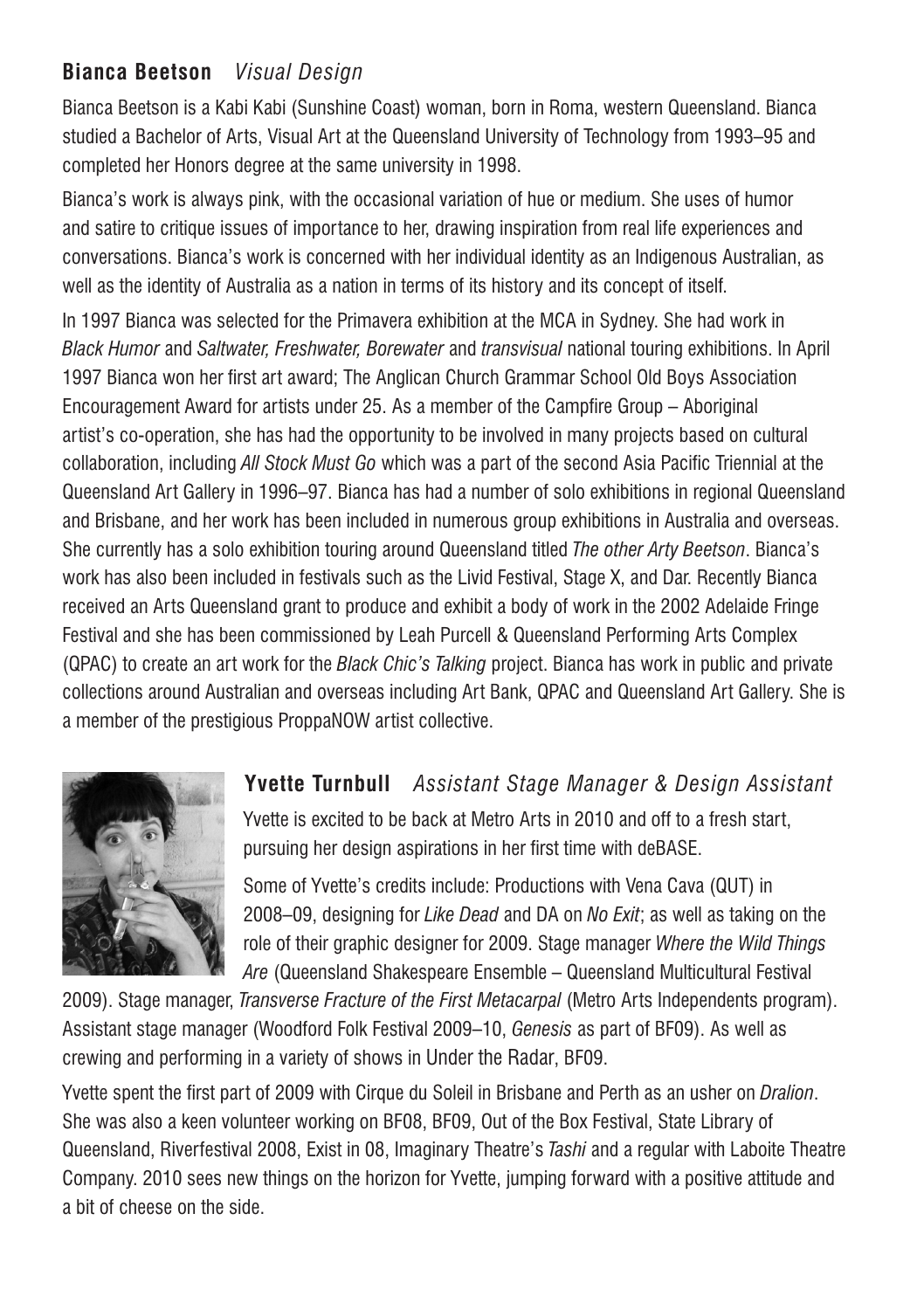

#### **Anika Vilee** *Stage Manager*

Anika's theatre credits include: All Other Places (deBASE productions); *25 Down*, *Heroes* – inc Australian national tour, *Excerpts From The Caucasian Chalk Circle*, *Puss In Boots*, *The Woman Before*, *Lily Can't Sleep* (Queensland Theatre Company); *Walking By Apple Tree Creek*, *Red Cap*, *James And Johnno* – Victoria tour, *The Dance Of Jeremiah*, *Urban Dingoes*, *The Removalists*, *After January* – inc Queensland regional tour, *Milo's Wake* – inc Queensland regional

tour and Australian national tour, *Zig Zag St* – inc Queensland regional tour and Australian national tour and *Creche and Burn* – Australian national tour (La Boite Theatre Company); *Women In Voice 17*, *Institches Outside Comedy Season* (QPAC); *The Quivering* – Denmark (sacredCOW); *Little Victories* – Ireland national tour (Barnstorm Theatre Company); *The Impossible Dream* (JUTE); *Dead Cats Don't Bounce* (Hot Tin Roof Productions); *The Passion* (aSpire Theatre Arts); and *The Pink Twins* (Accolade Productions). A graduate of the University of Southern Queensland, Anika was awarded the 2005 industry voted Matilda Award for Backstage.

*In 2010, we invite audiences to experience a deBASE production* 

# Popping<br>Lead AND Snagged 2010 tours

We are proud to announce that two of deBASE's outstanding, comic dramas for young people, *Snagged* and *Popping Lead Balloons* have been selected by Arts Queensland for the **Artour – Subsidised Touring Menu**. Both are available to tour into schools or theatres. Workshops are also available.

If you would like to express interest in the 2010 tour, please contact us:

#### **deBASE productions**

Studio 3.6, Metro Arts Building, 109 Edward Street, Brisbane QLD 4000 Tel: (07) 3221 9444 Email: debase@mail.com www.debaseproductions.com

*Chasing the Lollyman* is supported by *kuril dhagun* at the State Library of Queensland and the Queensland Government through Arts Queensland.